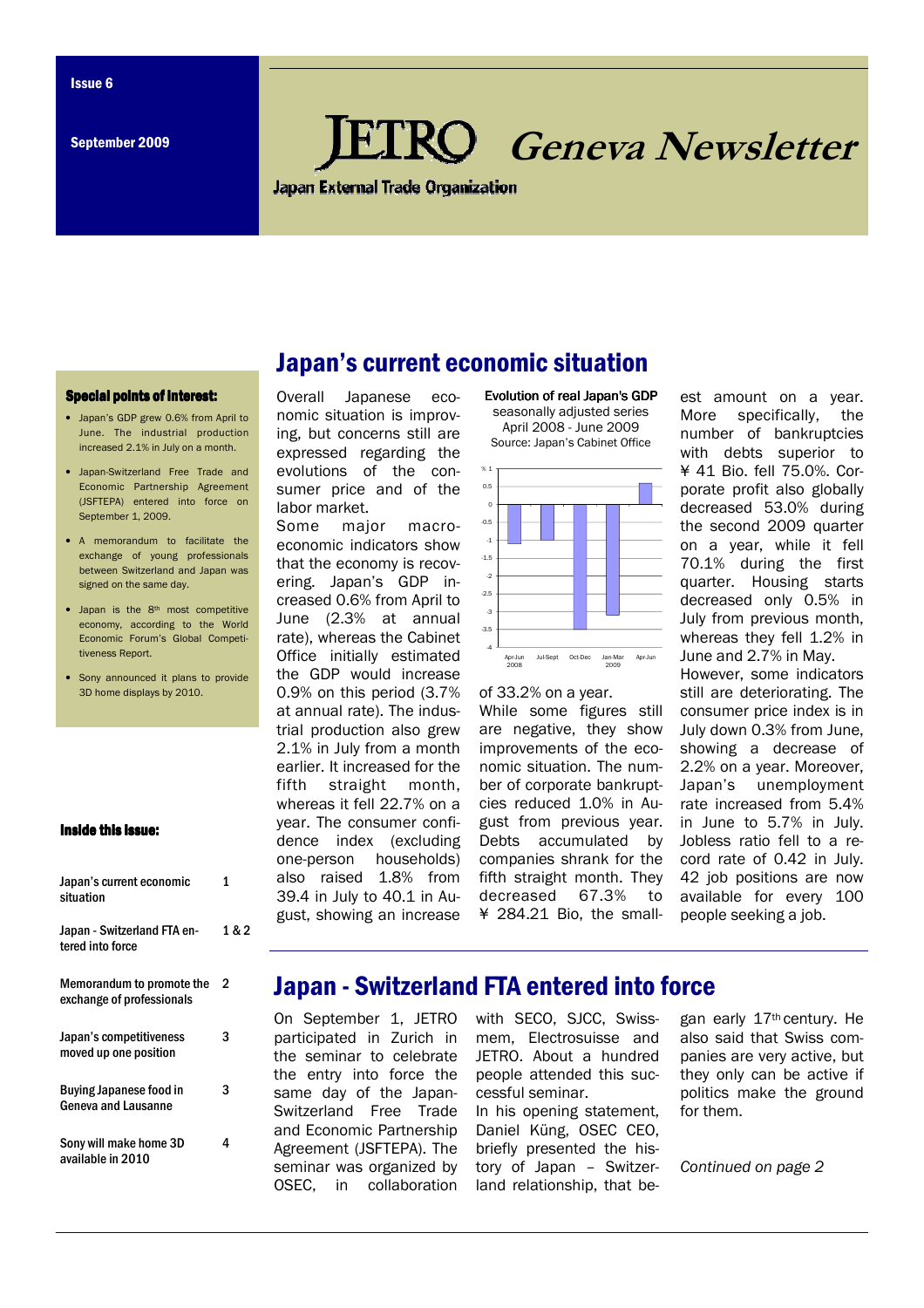Seminar to celebrate the entry into force of the Japan - Switzerland Free Trade and Economic Partnership Agreement

Continued from page 1

Statements were then made by Ichiro Komatsu, Ambassador of Japan to the Swiss Confederation, Heinrich Wegmann, SJCC President, Marie-Gabrielle Ineichen-Fleisch, Ambassador, SECO head of the World Trade Division in the Foreign Economic Affairs Directorate, Takezo Yanagida, JETRO Executive Vice President (see the picture) and Martin Godel, Head Swiss Business Hub Japan.

Takezo Yanagida stated that the Japanese "government's economic stimulus measures are beginning to show results". Pointing out the enormous impact on consumption of the Eco-car and the Eco-points programs, he said that it is expected that "this recovery in consumer mood to be accompanied by a recovery in the economy as a whole".

Japan - Switzerland FTA entered into force

In the afternoon, participants were divided in four workshops that focus on the following topics: (1) agriculture products and food, (2) medical device, (3) machinery and machine tools and (4) consumer goods, electronics and components. While taking part in discussions that were held in every



Takezo Yanagida, JETRO Executive Vice President

Memorandum to promote the exchange of professionals

workshop, participants had the opportunity to ask questions and to obtain practical information.

Signed in Tokyo on February 19, 2009, following a total of eight rounds of negotiations since the first round in May 2007, the JSFTEPA improves mutual market access for goods and services. It provides frameworks for an origin declaration by an approved exporter. It further enhances investment conditions, effective protection of intellectual property rights and promotion of e-trade.

The Agreement is available on the Internet:  $h$ the  $1/$ www.mofa.go.jp/region/ europe/switzerland/ epa0902/agreement.pdf For further information, please contact Kiyoshi Imai: kiyoshi.imai@jetroge.ch



Number of Japanese people living in Switzerland Source: Swiss Federal Office for Statistics

A memorandum to facilitate the exchange of young professionals between Switzerland and Japan was signed on September 1, in Zurich.

The memorandum established a programme concerning the exchange of young professionals who go to the other country "to take employment within the field of their previously acquired professional technology or knowledge, in the hope of familiarising themselves with business, professional and technical practices in the country and improving their linguistic knowledge". Applicants shall be Swiss or Japanese nationals under

the age of 35. Japanese young professionals who wish to work in Switzerland will not be subject to a quota limit.

These new conditions will facilitate the entrance in the other country.

Until September 1, "as far as we know, Swiss nationals needed a visa and a certificate of eligibility to get a work permit" in Japan said Roland Flükiger, Head of the Emigration and Trainee Section, Swiss Federal Office for Migrations. He believed that "for highly skilled specialists, it was probably not a major problem. But for young professionals without many years of experience it was not very easy to get them". He also explained, "Japanese nationals needed a work permit that they only got when the Swiss employer was able to prove that he didn't find a suitably qualified person neither in Switzerland nor in the 27 member states of the European Union".

The number of Japanese people living in Switzerland is therefore likely to increase in the near future. As of December 31, 2008, only 4,500 Japanese people are living in Switzerland, 0.26% of the Swiss foreign population (Swiss Federal Office for Statistics).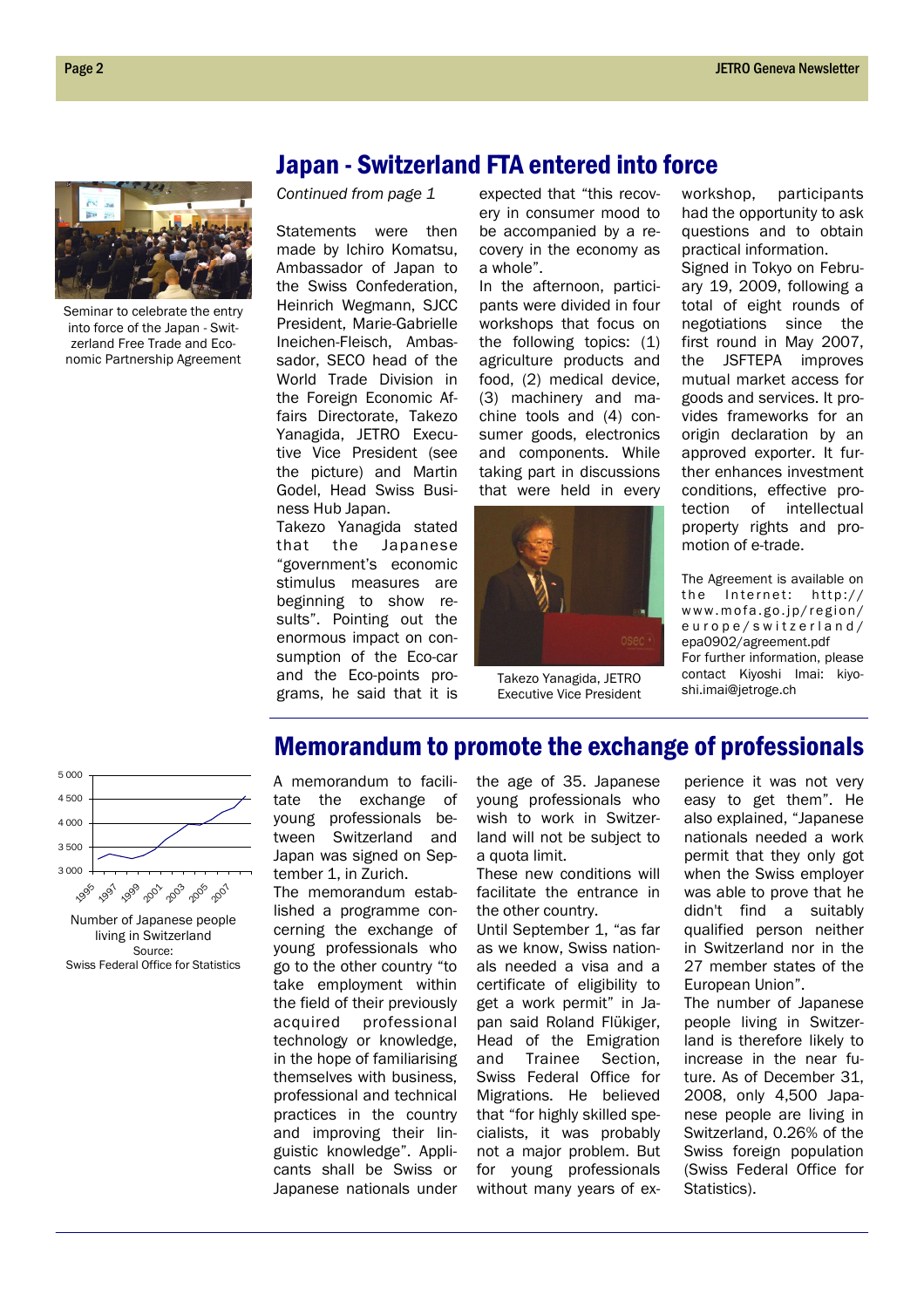# Japan's competitiveness moved up one position

Japan moved up one position from previous year, according to the 2009- 2010 Global Competitiveness Report released this month by the World Economic Forum (WEF) . Japan is now the 8th most competitive economy.

Switzerland overtook the United States as the most competitive economy. As mentioned in the report, "Switzerland's performance has remained relatively stable, whereas the United States has seen a weakening across a number of areas".

following advantages of Japan's economy: the "strong availability of scientists and engineers", the "high company spending on R&D" and the "capacity for innovation". With regards to Switzerland, it emphasizes the "excellent capacity for innovation", the "very sophisticated business culture", the "high spending on R&D". It also highlights the quality of public institutions, that are "the most effective and transparent in the world", the "excellent infrastructure", the "well-functioning

goods market" as well as the efficiency of the labor market.

The WEF defines competitiveness as "the set of institutions, policies, and factors that determine the level of productivity of a country". Based on the Global Competitiveness Index, introduced in 2004, the rankings are calculated from public data and from annual surveys carried out by the WEF together with local partner institutes. The report also provides detailed information for 133 economies.

| <b>Global Competitiveness In-</b><br>dex 2009-2010 top ten |       |  |
|------------------------------------------------------------|-------|--|
| Switzerland                                                | 1(2)  |  |
| <b>United States</b>                                       | 2(1)  |  |
| Singapore                                                  | 3(5)  |  |
| Sweden                                                     | 4(4)  |  |
| Denmark                                                    | 5(3)  |  |
| Finland                                                    | 6(6)  |  |
| Germany                                                    | 7(7)  |  |
| Japan                                                      | 8(9)  |  |
| Canada                                                     | 9(10) |  |
| Netherlands                                                | 10(8) |  |
| (): Previous year                                          |       |  |

Source: World Economic Forum's Website

The report points out the

# Buying Japanese food in Geneva and Lausanne

Mr. Uchitomi — a former pastry cook — became a successful sale manager. He opened a Japanese shop in Geneva (1991) and another in Lausanne (2003). Turnover of both shops today is about CHF 5 Mio. 25 people are employed. Geneva's shop welcomes 150-250 clients every day and Lausanne's one 60-100 clients.

Mr. Uchitomi explained the different reasons why the shops are so successful. First, "competition with Japanese shops is weak, whereas there are many Asian shops, such as Thai and Chinese ones", he said. He also mentioned choice, quality and reliance of Uchitomi's products.

Most successful products

are sushi and basic foodstuffs, such as rice, algae. "miso" soup and soy sauce. "Other specialized products are bought by people who know well Japanese cuisine", he said.

90% of products are imported from Japan. He regrets that "fishes and crustaceans cannot be imported from Japan". He argued "such imports are prohibited by the EU regulation, under which Switzerland is submitted". Furthermore, Japan itself already imports fish and does not wish to export it". Seafood is purchased either fresh or frozen. Fresh seafood is from Atlantic ocean or Mediterranean see. Frozen seafood is carried through Germany from the EU, Thailand, the Republic of Korea or Vietnam.

Moreover, Mr. Uchitomi cannot import meat from Japan, while "it is a very good meat". Some vegetables also cannot be imported. If they were carried by boat, they would expired, and if they were carried by plane they would become too expansive.

Mr. Uchitomi believes that two shops are enough. "It's a family company. If it is becoming bigger, I would need administrative support", he explained. Furthermore, opening shops in German or Italian Switzerland would raise linguistic problems. Uchitomi's Website: http://www.uchitomi.ch



Mr. Uchitomi, Director of Japanese shops in Switzerland